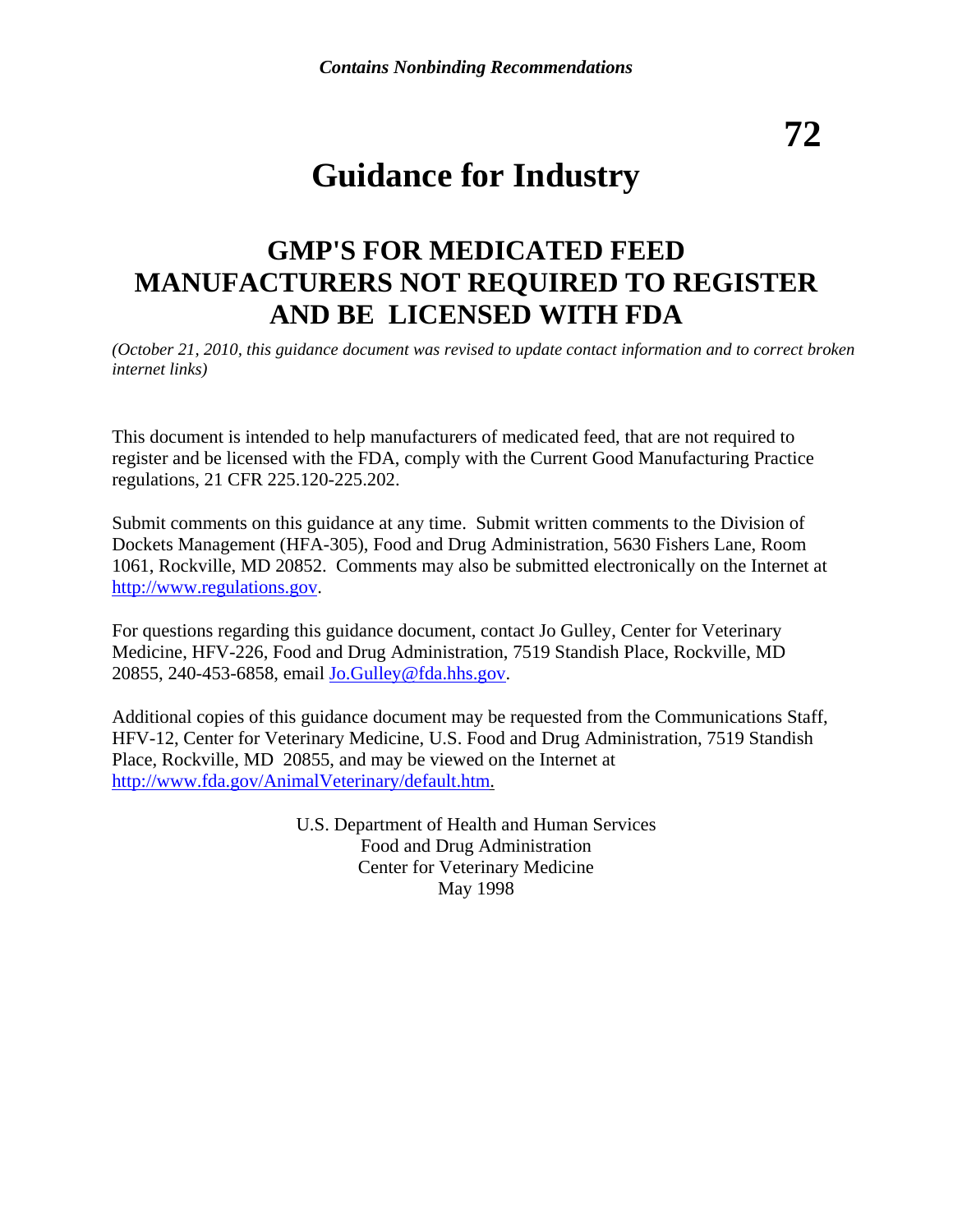## **GMPs FOR MEDICATED FEED MANUFACTURERS NOT REQUIRED TO REGISTER AND BE LICENSED WITH FDA**

*This guidance represents the Food and Drug Administration's (FDA's) current thinking on this topic. It does not create or confer any rights for or on any person and does not operate to bind FDA or the public. You can use an alternative approach if the approach satisfies the requirements of the applicable statutes and regulations. If you want to discuss an alternative approach, contact the FDA staff responsible for implementing this guidance. If you cannot identify the appropriate FDA staff, call the appropriate number listed on the title page of this guidance.* 

#### **FOREWORD**

A most important responsibility of an animal feed manufacturer is to assure that the feed produced--whether medicated or non-medicated--meets the intended specifications and is not adulterated. All feed mixing operations, regardless of size or drugs used, share this responsibility. Medicated feeds must be proper with respect to drug content to have their intended effect. Medicated and non-medicated feeds that are adulterated with undesired drugs may cause violative drug residues in meat, milk or eggs, or injury to consuming animals. Everyone associated with food animal agriculture must work to avoid these risks to the public and animal health, and the potential loss of consumer confidence in animal-derived food products.

The Food and Drug Administration (FDA) established the Current Good Manufacturing Practice (CGMP) Regulations for Medicated Feeds through public rulemaking. The CGMPs provide guidance for medicated feed manufacturers to assure that their products meet the identity, strength and quality which they should possess with respect to their drug content. The regulations apply equally to all manufacturers of medicated feeds using the same drug sources. The regulations are divided into two sections. The first section applies to facilities utilizing drug sources which require licensing and registration with FDA. This section is more comprehensive and detailed than the second section. The second section applies to those facilities which are not required to be licensed and registered. Medicated feeds must be manufactured in accordance with the appropriate applicable section of the CGMP Regulations to comply with the law.

This guide is designed to provide information and answer typical questions about the regulatory responsibilities of the manufacturers of medicated feeds who are not licensed and registered with FDA and, hence, are subject to the requirements of the less detailed CGMP Regulations.

#### **BASIC INFORMATION**

#### **Q**. **Who must comply with "Current Good Manufacturing Practices?"**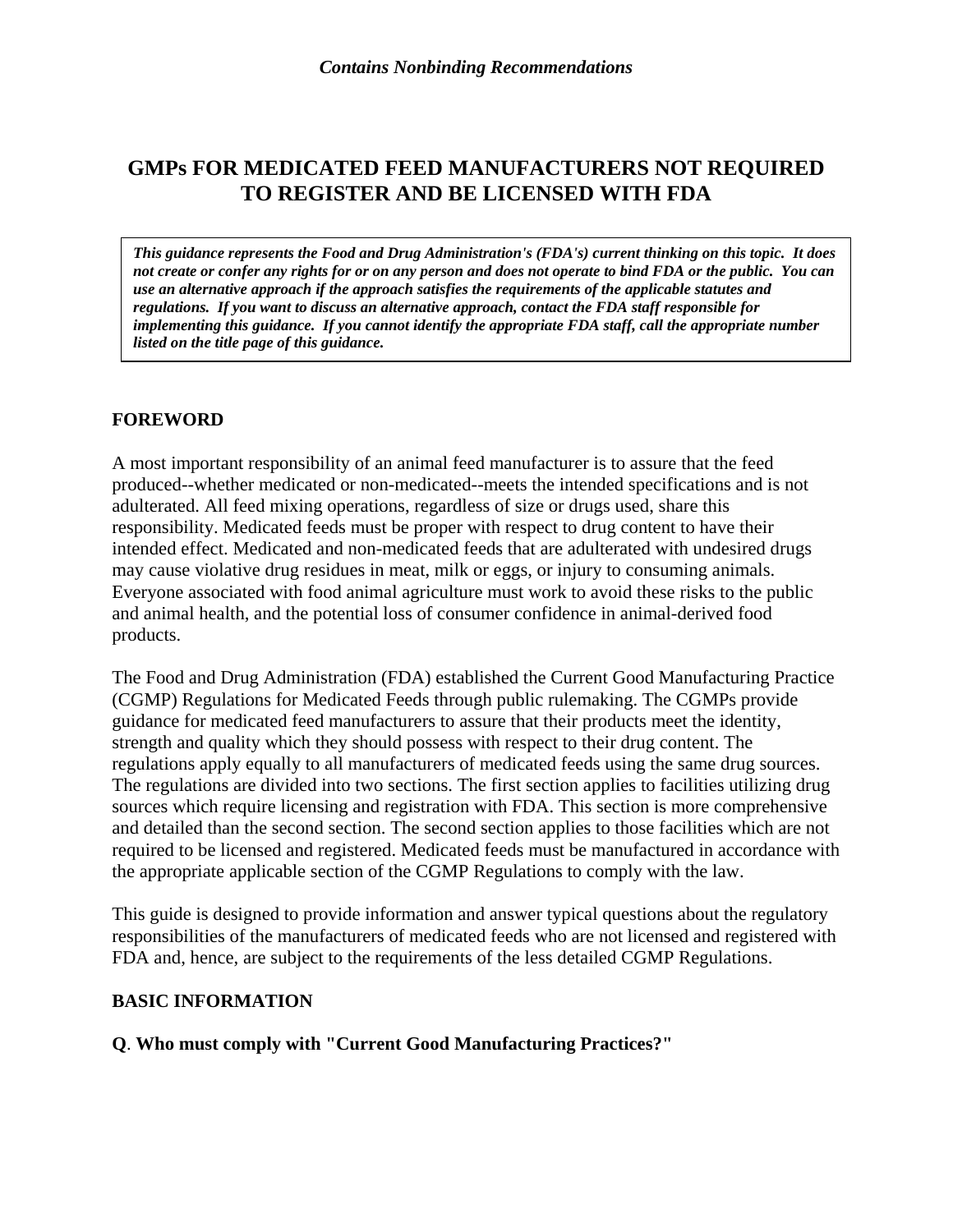**A**. All manufacturers of medicated feed must follow CGMPs. Anyone producing an animal feed containing an animal drug is subject to this requirement. This includes large multi-plant manufacturers and single-plant manufacturers, as well as on-farm mixing operations.

## **Q**. **What is the legal basis for requiring compliance with CGMPs?**

**A**. The Federal Food, Drug, and Cosmetic Act (the Act) Section 501 (a)(2)(B) states that a medicated feed containing an animal drug is adulterated if not produced in conformance with CGMPs. Adulterated feeds and manufacturers of adulterated feed are subject to regulatory action.

## **Q**. **Does the term "medicated feed" mean only a complete feed, one that can be fed as the sole ration?**

**A**. The term "medicated feed" includes all medicated feed products intended to be a substantial source of nutrients in the diet of an animal. It includes products commonly referred to as supplements, concentrates, premix feeds, and base mixes. It is not limited to complete feeds intended to be the sole ration of the animal.

## **Q**. **Where are the CGMPs described?**

**A**. Regulations describing CGMPs have been published by FDA in the Code of Federal Regulations (CFR), Part 225. There are two sections of these regulations--one for mills registered with FDA to use drug sources requiring approved medicated feed mill licenses, and one for mills using only drug sources which do not require such licenses and registration with FDA. This booklet addresses the non-registered, non-licensed mill CGMP regulations.

#### **Q**. **How does following the CGMPs benefit me as a manufacturer of medicated feed?**

**A**. Observance of CGMPs should result in medicated animal feeds that meet product specifications. This will help assure that meat, milk, and eggs produced with these feeds contain no violative drug residues. Non-compliance with the CGMPs carries the potential of medicated feed products which could cause harm to consuming animals or result in unsafe drug residues in the edible products from these animals.

#### **CGMP REGULATIONS AND COMMENTS**

The text of the CGMP regulations for non-registered, non-licensed mills, as printed in the CFR, is reproduced below. Each paragraph is followed with pertinent comments to aid in understanding the requirements and how to meet them.

## **CURRENT GOOD MANUFACTURING PRACTICE FOR MEDICATED FEEDS**

#### **Subpart F -- Facilities and Equipment**

• **225.120** *Buildings and grounds*.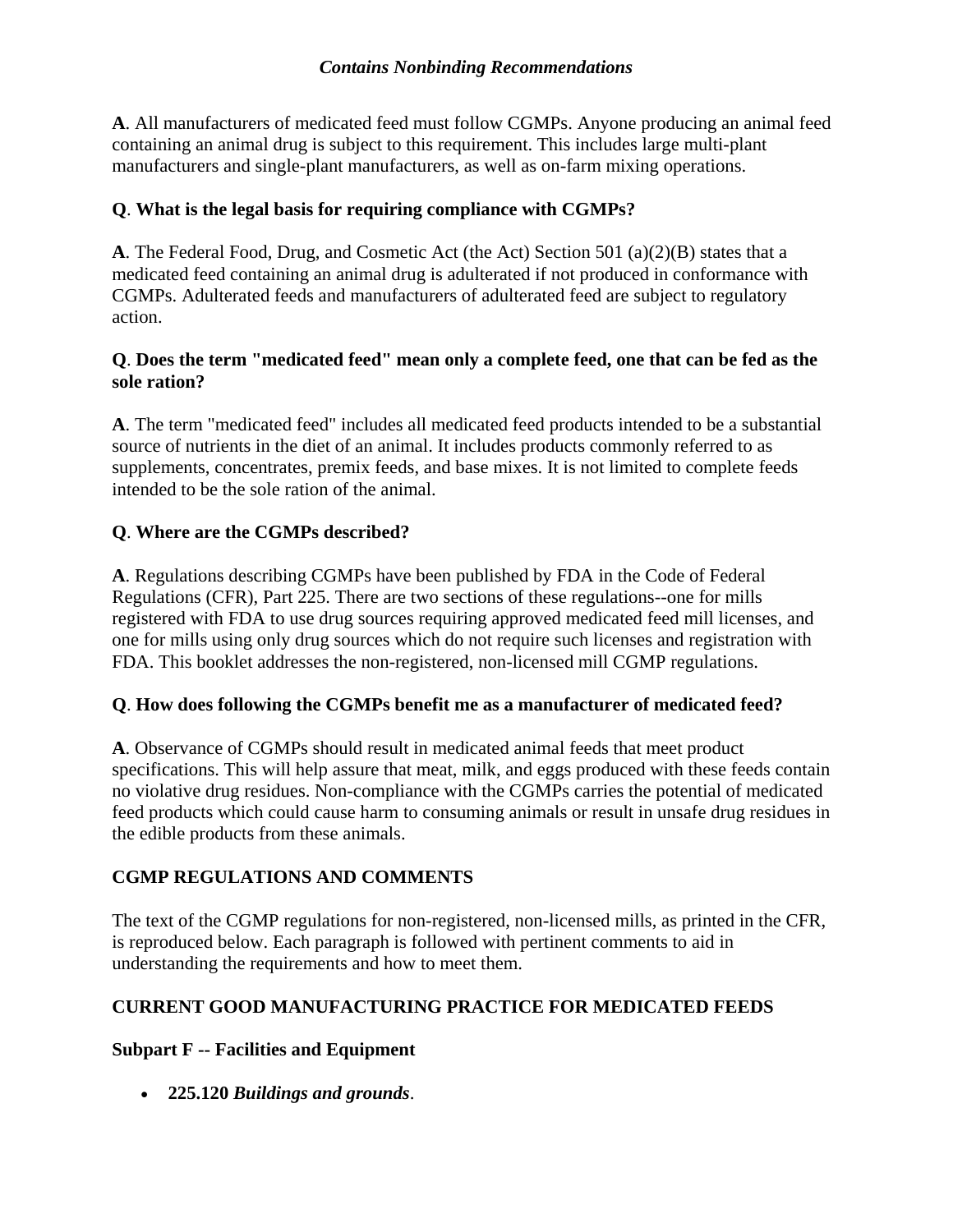Buildings used for production of medicated feed shall provide adequate space for equipment, processing, and orderly receipt and storage of medicated feed. Areas shall include access for routine maintenance and cleaning of equipment. Buildings and grounds shall be constructed and maintained in a manner to minimize vermin and pest infestation.

**Comment:** Buildings and grounds should be suitable for their use and facilitate the production of feeds that are proper in all respects. Construction, maintenance, and upkeep should provide protection from the elements and pests. The key elements are **suitability and good housekeeping**.

#### • **225.130** *Equipment*.

Equipment shall be capable of producing a medicated feed of intended potency and purity, and shall be maintained in a reasonably clean and orderly manner. Scales and liquid metering devices shall be accurate and of suitable size, design, construction, precision, and accuracy for their intended purposes. All equipment shall be designed, constructed, installed, and maintained so as to facilitate inspection and use of cleanout procedure(s).

**Comment:** Equipment must be suitable for its purpose. It must be of proper size and design for the function performed to have the inherent needed capability to produce good products. Good maintenance is equally important. The key elements are **accuracy, capability, and good maintenance.**

#### • **225.135** *Work and storage areas***.**

Work areas and equipment used for the production or storage of medicated feeds or components thereof shall not be used for, and shall be physically separated from, work areas and equipment used for the manufacture and storage of fertilizers, herbicides, insecticides, fungicides, rodenticides, and other pesticides unless such articles are approved for use in the manufacture of animal feeds.

**Comment:** Contamination of feed with potentially toxic non-feed substances is to be avoided. Keep all potential contaminants out of feed production areas to preclude accidental contamination of feed. The key element is **to prevent contamination.**

#### **Subpart G -- Product Quality Assurance**

#### • **225.142** *Components.*

Adequate procedures shall be established and maintained for the identification, storage, and inventory control (receipt and use) of all Type A medicated articles and Type B medicated feeds intended for use in the manufacture of medicated feeds to aid in assuring the identity, strength, quality, and purity of these drug sources. Packaged Type A medicated articles and Type B medicated feeds shall be stored in designated areas in their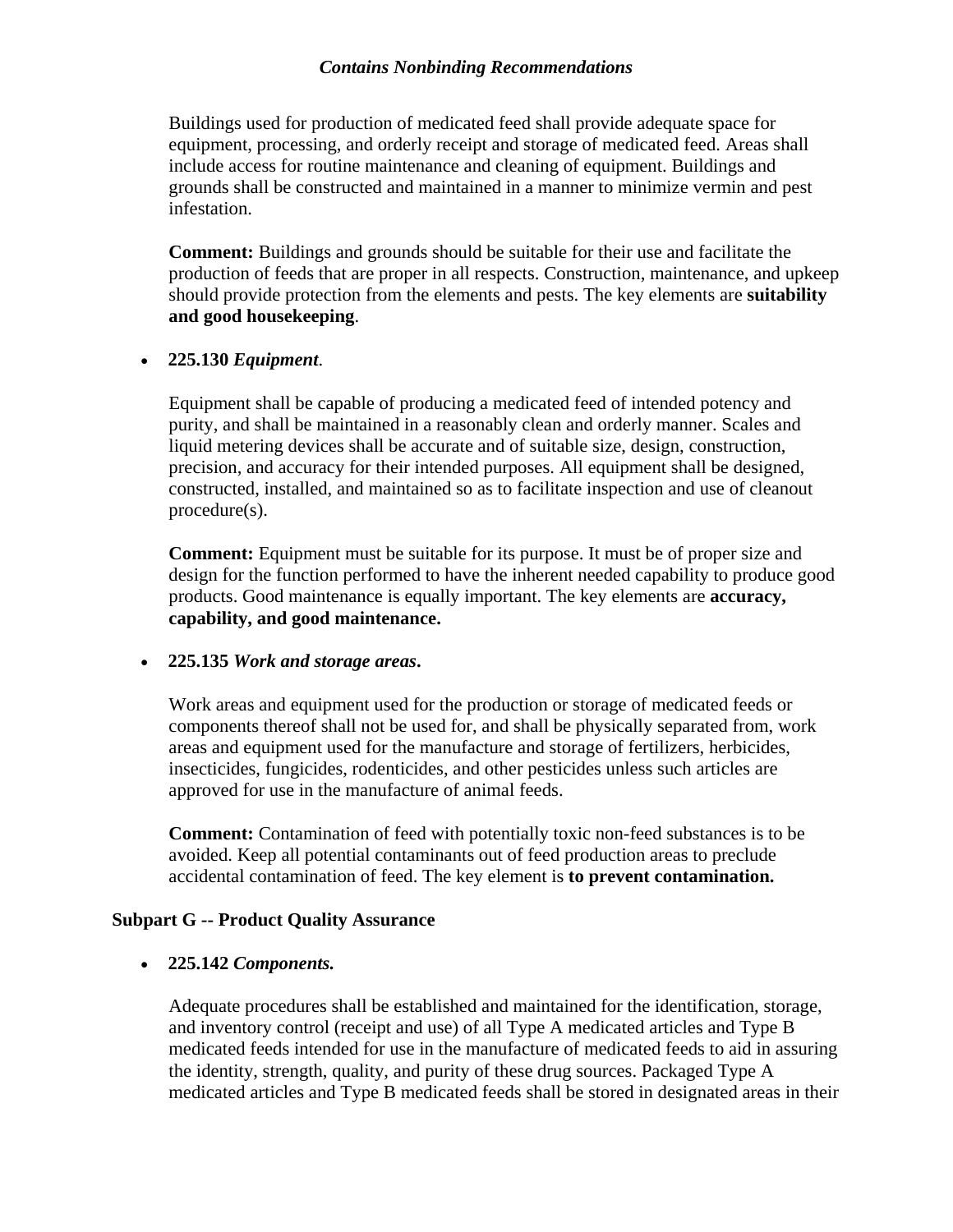original closed containers. Bulk Type A medicated articles and bulk Type B medicated feeds shall be identified and stored in a manner such that their identity, strength, quality, and purity will be maintained. All Type A medicated articles and Type B medicated feeds shall be used in accordance with their labeled mixing directions.

Comment: It is vital that the identity and quality of drug sources be maintained, and that the labeled instructions for their use are followed. The key elements are **continuous drug identification and protection, written inventory control, and adherence to label instructions.**

#### • **225.158** *Laboratory assays***.**

Where the results of laboratory assays of drug components, including assays by State feed control officials, indicate that the medicated feed is not in accord with the permissible limits specified in this chapter, investigations and corrective action shall be implemented immediately by the firm and such records shall be maintained on the premises for a period of 1 year.

**Comment:** Any indication of a breakdown in controls or that a mistake may have occurred requires a quick check to determine if there is a problem. This must be followed with any needed corrective action. A written record of the investigation, conclusions, and actions taken is to be made and retained. The key elements are to **react, correct, and record.**

#### • **225.165** *Equipment cleanout procedures.*

Adequate procedures shall be established and used for all equipment used in the production and distribution of medicated feeds to avoid unsafe contamination of medicated and non-medicated feeds.

**Comment:** Production and control procedures should be established to prevent unsafe contamination of feeds by residual medicated feed material in production and distribution systems. The key element is **prevent unsafe carryover**.

#### **Subpart H -- Labeling**

#### • **225.180** *Labeling.*

Labels shall be received, handled, and stored in a manner that prevents label mix-ups and assures that the correct labels are used for the medicated feed. All deliveries of medicated feeds, whether bagged or in bulk, shall be adequately labeled to assure that the feed can be properly used.

**Comment:** Controls over labels shall ensure that labels are correct and that the proper label is used on all feeds. Labels must identify the product, drug content and purpose, and how the medicated feed is to be used. The key element is **correct labels on all feeds**.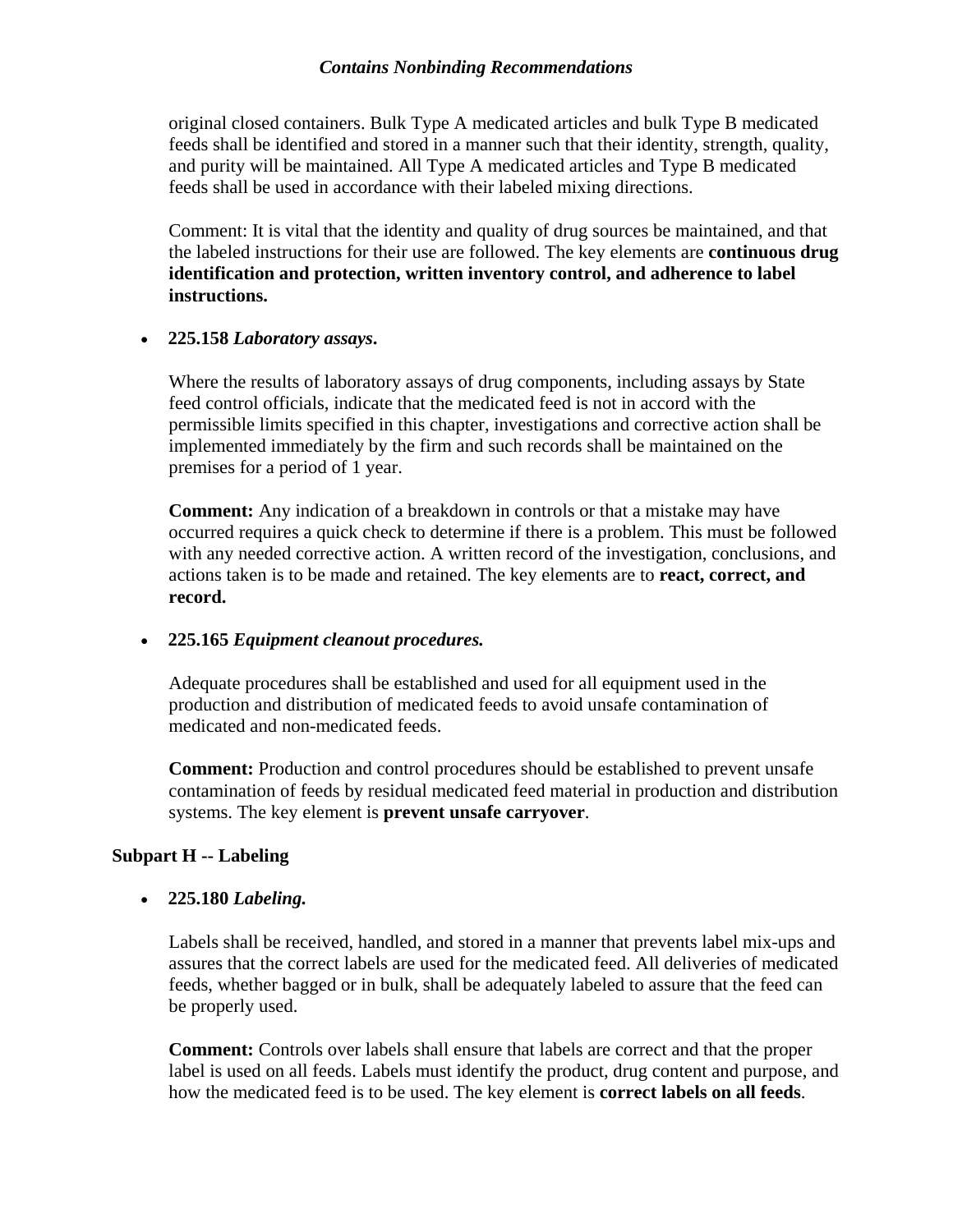#### **Subpart I -- Records**

#### • **225.202** *Formula, production, and distribution records.*

Records shall be maintained identifying the formulation, date of mixing, and if not for own use, date of shipment. The records shall be adequate to facilitate the recall of specific batches of medicated feed that have been distributed. Such records shall be retained on the premises for 1 year following the date of last distribution.

**Comment:** Records and procedures, including labeling, must provide a meaningful history of product production and distribution. This will enable a specific product to be located and returned if this is necessary. The key elements are **complete written records and recall capability.**

#### **OPERATIVE TERMS**

#### **Q. What drug products used in medicated feeds are covered by CGMPs?**

A. All animal feeds containing animal drugs (medications) are covered by CGMPs.

#### **Q. Are all animal feed drugs regulated the same with respect to CGMPs?**

A. No. The applicable CGMP Requirements are based on the categorization of the drug and the potency. All drugs are placed into one of two categories based on whether or not there is a withdrawal requirement at the lowest continuous feeding level and the potential for harmful effect from misuse of the drug.

#### **Q. What are the two categories of drugs?**

A. The two categories of drugs are known as "Category I" and "Category II."

Category I consists of those drugs for which no withdrawal period is required at the lowest continuous feeding level for any approved species. Category I drugs do not require an approved Medicated Feed Mill License for manufacturing of medicated feeds unless they are combined with a Category II drug source requiring a Medicated Feed Mill License.

Category II consists of drugs that either require a withdrawal period at the lowest feeding level in at least one species for which the drug is approved, or are regulated on a "no-residue" basis because of a carcinogenic concern. Higher potency sources (Type A products) of Category II drugs require a Medicated Feed Mill License to manufacture medicated feeds. Lower potency sources (Type B products) are subject to the same requirements as Category I drugs.

#### **Q. What are the medicated product types?**

A. There are three (3) medicated product types: Type A, Type B, and Type C. These terms replace "medicated premix, concentrate, supplement, and complete feed," which are no longer being used in FDA's regulations.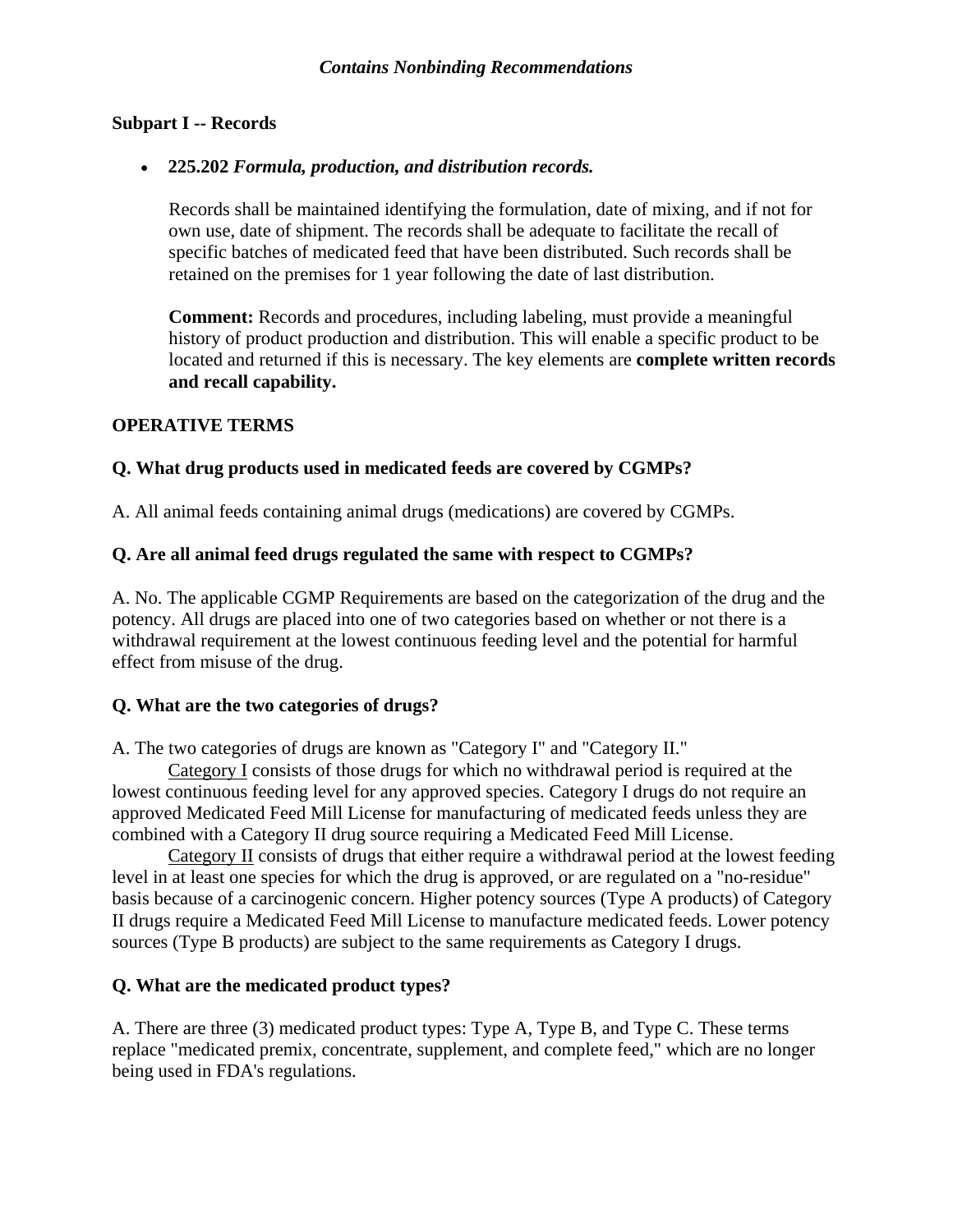The Type A product is considered a drug, and the Type B and C products are medicated feeds. A Type A medicated article is a product that consists of one or more new animal drugs intended for use in the manufacture of a medicated feed. It is the subject of an approved new animal drug application.

A Type B medicated feed is intended solely for the manufacture of other medicated feeds (Type B or Type C).

 A Type C medicated feed is a complete feed for the animal, or is a feed that may be fed "top-dressed" or offered "free-choice" in conjunction with other animal feed.

## **REGISTRATION**

#### **Q. What feed manufacturing establishments must register with FDA?**

A. Any feed manufacturing establishment that uses one or more Type A sources of Category II drugs to manufacture medicated feeds must register with FDA as a medicated feed establishment. Registration is not required if drug use is limited to Category I drugs (all types) and Type B sources of Category II drugs--that is, no Medicated Feed Mill License is held.

#### **Q. Where can I find information on the procedures for registration if I desire to register and obtain a Medicated Feed Mill License?**

A. Procedures for registration can be obtained from a local FDA office or you can write to the Drug Listing Branch (HFD-334), Center for Drug Evaluation and Research, Food and Drug Administration, 5600 Fishers Lane, Rockville, Maryland 20857.

#### **Q. What about producers who mix their own feed?**

A. All manufacturers of medicated feeds are subject to the same rules. If firms (commercial mills, feedlots, producers, mobile mixers, etc.) use only Category I products and/or Category II Type B drug products, registration with FDA is not required. These manufacturers must comply with the medicated feed CGMPs in 21 CFR Parts 225.120 to 225.202 (the less detailed set of CGMPs). They are not subject to biennial inspection by FDA.

If a firm uses one or more Category II Type A medicated articles as drug sources, it must register with FDA and comply with the medicated feed CGMPs in 21 CFR Parts 225.10 to 225.115 (the more detailed set of CGMPs). As a registered establishment, it is subject to inspection by FDA or FDA- commissioned State inspectors at least once every two years for compliance with these CGMPs.

#### **INSPECTIONS**

#### **Q. When are feed manufacturers inspected?**

A. All registered feed manufacturers are subject to at least one inspection during each two-year period. This inspection requirement is waived for those manufacturers not required to register.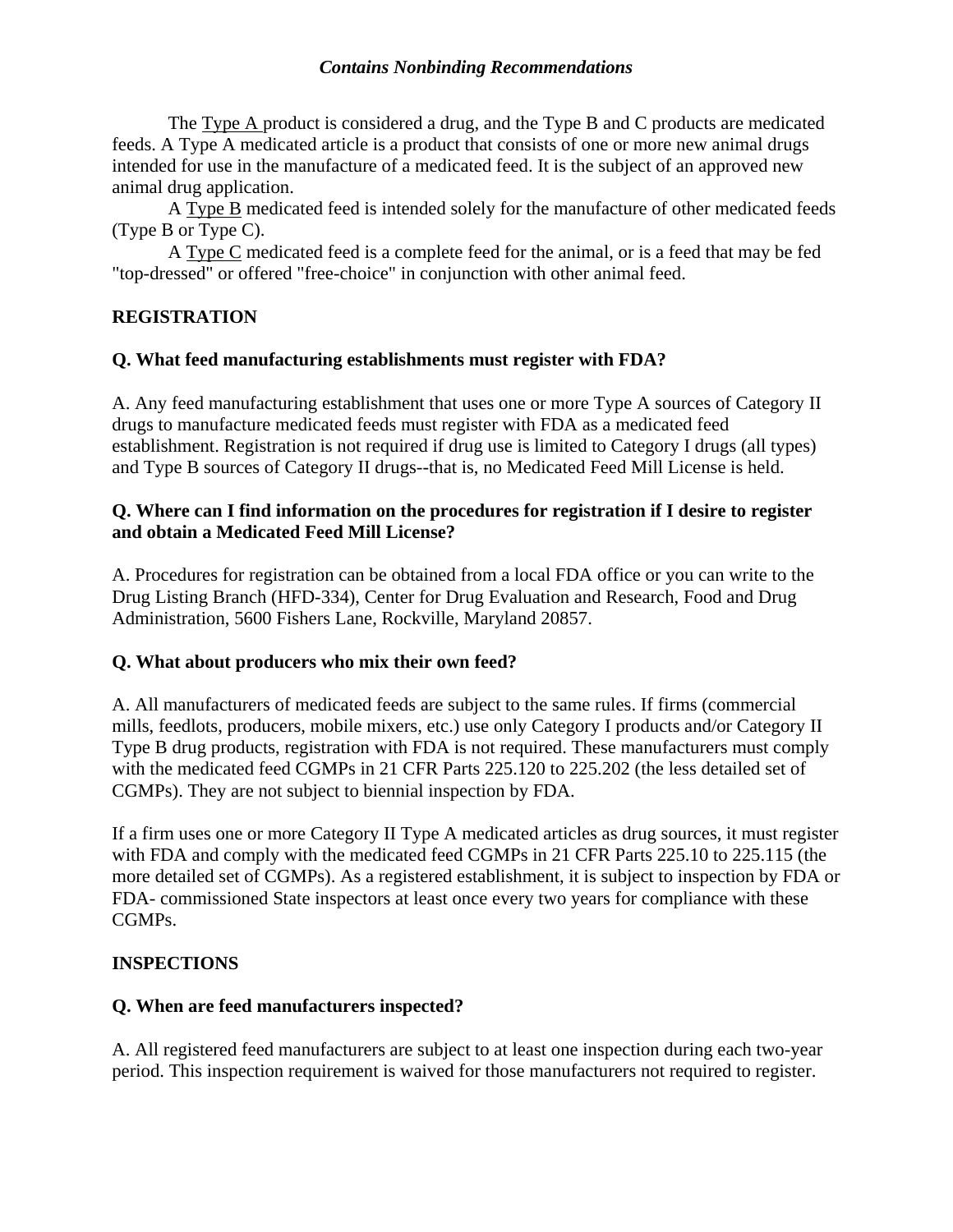## **Q. Will my feed manufacturing operation be inspected if it is not required to be registered?**

A. There will be no routine FDA biennial inspection. The fact that a feed manufacturing operation is not registered, however, does not mean that it is totally exempt from Federal inspection. An FDA investigator or an FDA- commissioned State inspector may conduct an inspection to confirm registration status of the firm or to follow up on a report of a drug residue, or for other appropriate reasons. Also, your State feed control office may conduct routine inspections to determine compliance of your facility with the less detailed CGMPs.

## **Q. How can I, as a non-registered feed manufacturer, avoid problems?**

A. By knowing the CGMP regulations and by self-inspecting your own establishment, you can determine if your operation complies with the spirit and intent of the regulations. Noncompliance may result in product adulteration and unacceptable risks to animal and/or public health. Ensure that all employees involved in the manufacture of medicated feeds have an understanding of the manufacturing and control operation(s) which they perform, including the location and proper use of equipment, and that all necessary procedures and controls are in place and followed.

## **Q. What should I look for when I inspect my own feed manufacturing operation?**

A. Self-inspections of non-registered feed manufacturers should cover at least the following areas:

#### A. Facilities and Equipment

- *225.120 Buildings and grounds:* Is there adequate space for equipment, and processing and storage of medicated feeds? Does construction and maintenance minimize vermin and pest infestation?
- *225.130 Equipment:* Is equipment capable of producing a medicated feed of intended potency and integrity? Are adequate cleanout procedures used to avoid unsafe contamination of medicated and non-medicated feeds? Such procedures may include physical cleanout, flushing, sequencing of production, and similar actions. Are scales and metering devices accurate and suitable for their intended purposes?
- *225.135 Work and Storage Areas:* Are work areas, drug storage, and equipment free of pesticides, fertilizers and other toxic substances that could contaminate feeds?

B. Product Quality Assurance

- *225.142 Components:* Have adequate procedures been established and maintained for the identification, storage and inventory control of all drug sources intended for use in the manufacturing of medicated feeds? Are the procedures and records adequate to permit detection of incorrect use?
- *225.158 Laboratory Assays:* Have necessary corrective actions been determined and taken when laboratory assays of drug components indicated a medicated feed was not within permissible limits? Are these records kept for at least one year?